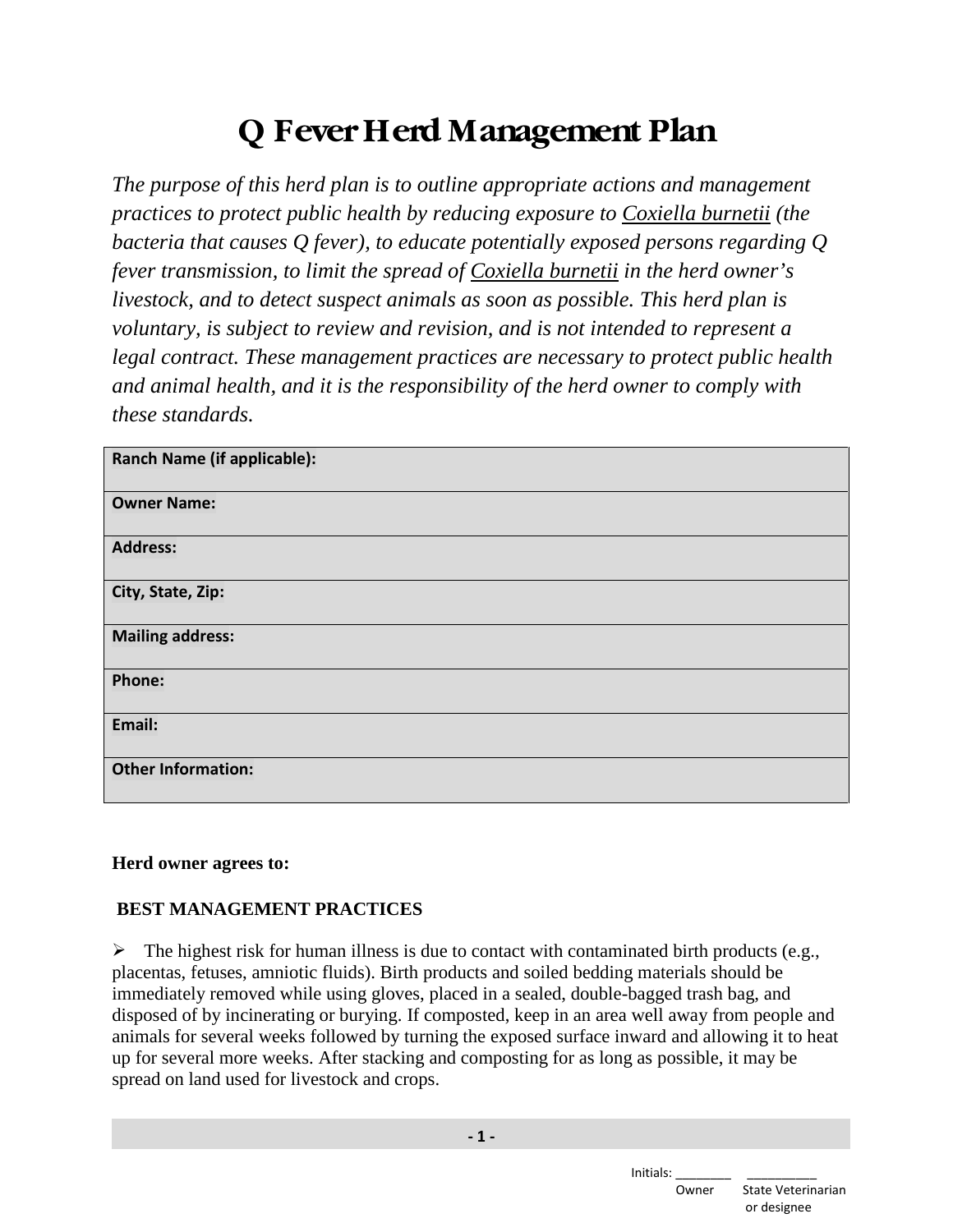$\triangleright$  Manure should be composted as described above. Do not sell manure to the public or use in garden areas.

 $\triangleright$  The birthing area should be immediately cleaned using a 1:10 dilution of household bleach plus detergent, a 5% solution of hydrogen peroxide, or a 1:100 dilution of Lysol. A 30 minute contact time is recommended for all disinfection agents.

 Avoid cleaning out buildings and moving soiled bedding on windy days. If using a high pressure hose after mucking out, dampen down first using a low pressure spray to decrease production of fine aerosols.

 $\triangleright$  Practice good rodent control; keep dogs and cats away from birth products.

- $\triangleright$  Control ticks on livestock.
- Limit visitors' access into the livestock holding areas or barns unless necessary.

 $\triangleright$  Visitors at high risk for severe Q fever illness (e.g., pregnant women, immunosuppressed persons, and persons with heart valve or vascular defects) should not be allowed access into the livestock holding areas or barns.

 $\triangleright$  Pregnant animals or animals that have given birth within 2 weeks should not be moved off of the farm.

- $\triangleright$  Consumption of only pasteurized dairy products is recommended.
- Hands and arms should be washed thoroughly after animal contact.

 $\triangleright$  Clothing worn in livestock holding areas or barns should be removed immediately after leaving the areas and washed in hot water using any commercial laundry product. Boots should be cleaned and disinfected or disposable boot covers should be used.

### **ANIMAL RECORDS**

 $\triangleright$  Maintain a detailed registry which should record all livestock on the premises and history of adverse pregnancy events. An adverse pregnancy event is defined as an abortion, stillbirth, or birth of a weak newborn. This registry should be updated whenever an animal is bought or sold. Sales records of individuals who purchase or lease livestock from you, including names, addresses, date of transaction and animal sold should also be maintained.

#### **ANIMAL MOVEMENTS**

 $\triangleright$  Adhere to animal health regulations when buying, selling, importing, and exporting sheep or goats. If animals are obtained from out of state, this shall include obtaining a health certificate and import permit and meeting any additional requirements specific to the species being imported.

 $\triangleright$  Learn the health history of newly purchased animals, particularly any history of recent adverse pregnancy events.

**- 2 -**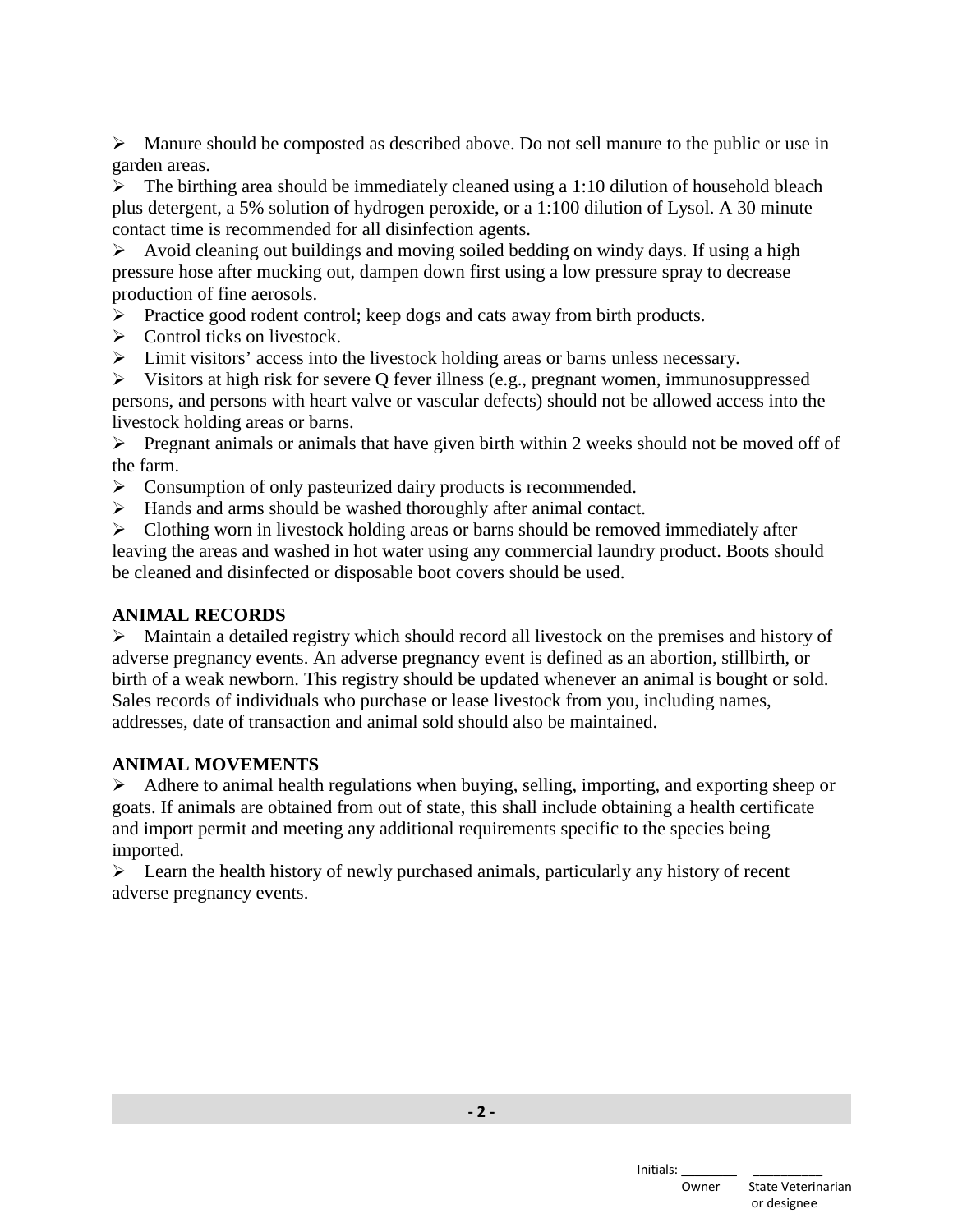#### **SURVEILLANCE/TESTING**

 $\triangleright$  Q fever is not uncommon in livestock, and animal testing has limitations; therefore, culling of animals based on serologic (blood) testing is not recommended as this will NOT ensure a negative herd. A positive Q fever blood test does not mean that the animal is actively shedding the bacteria and a negative Q fever blood test does not mean the animal is *not* currently shedding the bacteria. Blood tests reflect the level of past exposure at the herd level and should not be used to determine to determine the fate of individual animals.

 $\triangleright$  All herd or flock owners are encouraged to establish a relationship with a local veterinarian for animal health management.

 Contact your local veterinarian and the State Veterinarian regarding Q fever testing if an adverse pregnancy event occurs in your herd. The criteria for notification of these events in herds with  $> 100$  animals is higher than 5% of pregnant animals. For herds with  $< 100$  animals, a criteria of  $> 1$  event in a 60 day period applies.

 $\triangleright$  Q fever is a reportable and quarantinable disease that you are legally obligated to report in many states. If you suspect you are experiencing additional illness in your herd or flock due to Q fever, immediately provide notice to your local veterinarian and your State Veterinarian.

 $\triangleright$  If an animal on your farm experiences an adverse pregnancy event that has been confirmed as due to Q fever, immediately contact your local or state department of health to inform them of potentially exposed visitors to your farm.

#### **EDUCATION**

 $\triangleright$  All persons who purchase or lease livestock from you or allow their livestock to board at your farm should be informed of the potential risk of Q fever transmission from livestock and be provided existing educational materials available from your local or state department of health or the Centers for Disease Control and Prevention.

 $\triangleright$  Any visitor to your farm that develops an unexplained illness with fever should be informed of the risk of Q fever transmission from livestock.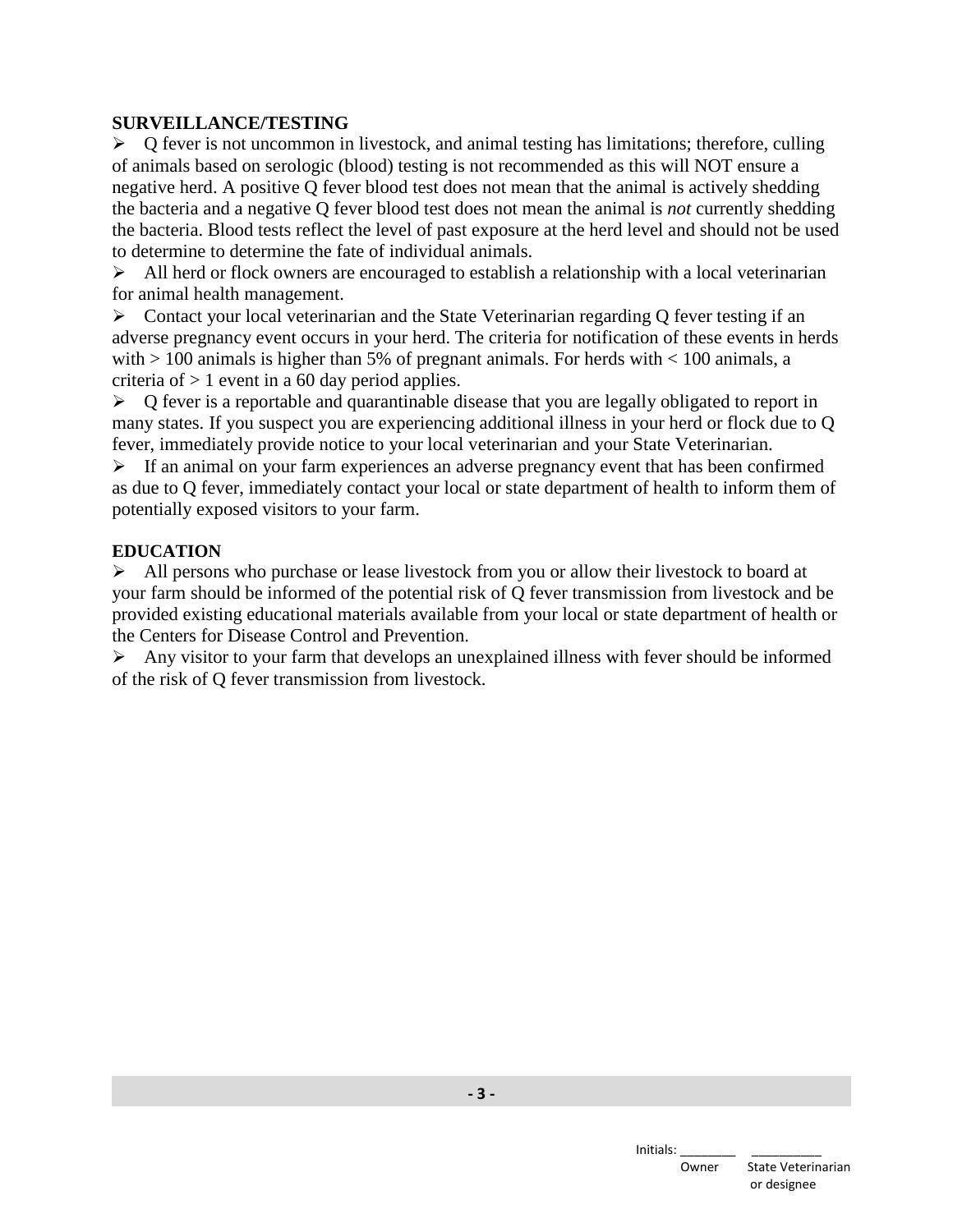Terms of this herd plan agreement: \_\_\_\_\_\_\_\_\_\_\_\_\_\_\_\_\_\_\_\_ through

**\_\_\_\_\_\_\_\_\_\_\_\_\_\_\_\_\_\_\_\_\_\_\_\_\_\_\_\_\_\_\_\_\_\_\_\_\_\_\_\_\_\_\_\_\_\_\_ \_\_\_\_\_\_\_\_\_\_\_\_\_\_\_\_\_\_\_** 

*This herd plan is intended to be dynamic and subject to review and revision. This plan will be reviewed at least on annual basis and as risk, change in operations, or other factors evolve, modifications may be made upon agreement between the herd owner and the State Veterinarian's office. All signing parties must agree upon any changes to this plan.* 

#### **Herd Plan reviewed and agreed upon by:**

**\_\_\_\_\_\_\_\_\_\_\_\_\_\_\_\_\_\_\_\_\_\_\_\_\_\_\_\_\_\_\_\_\_\_\_\_\_\_\_\_\_\_\_\_\_\_\_ \_\_\_\_\_\_\_\_\_\_\_\_\_\_\_\_\_\_\_ State Veterinarian or designee Date Date** 

*Herd Owner* Date

**- 4 -**

Initials:

 Owner State Veterinarian or designee